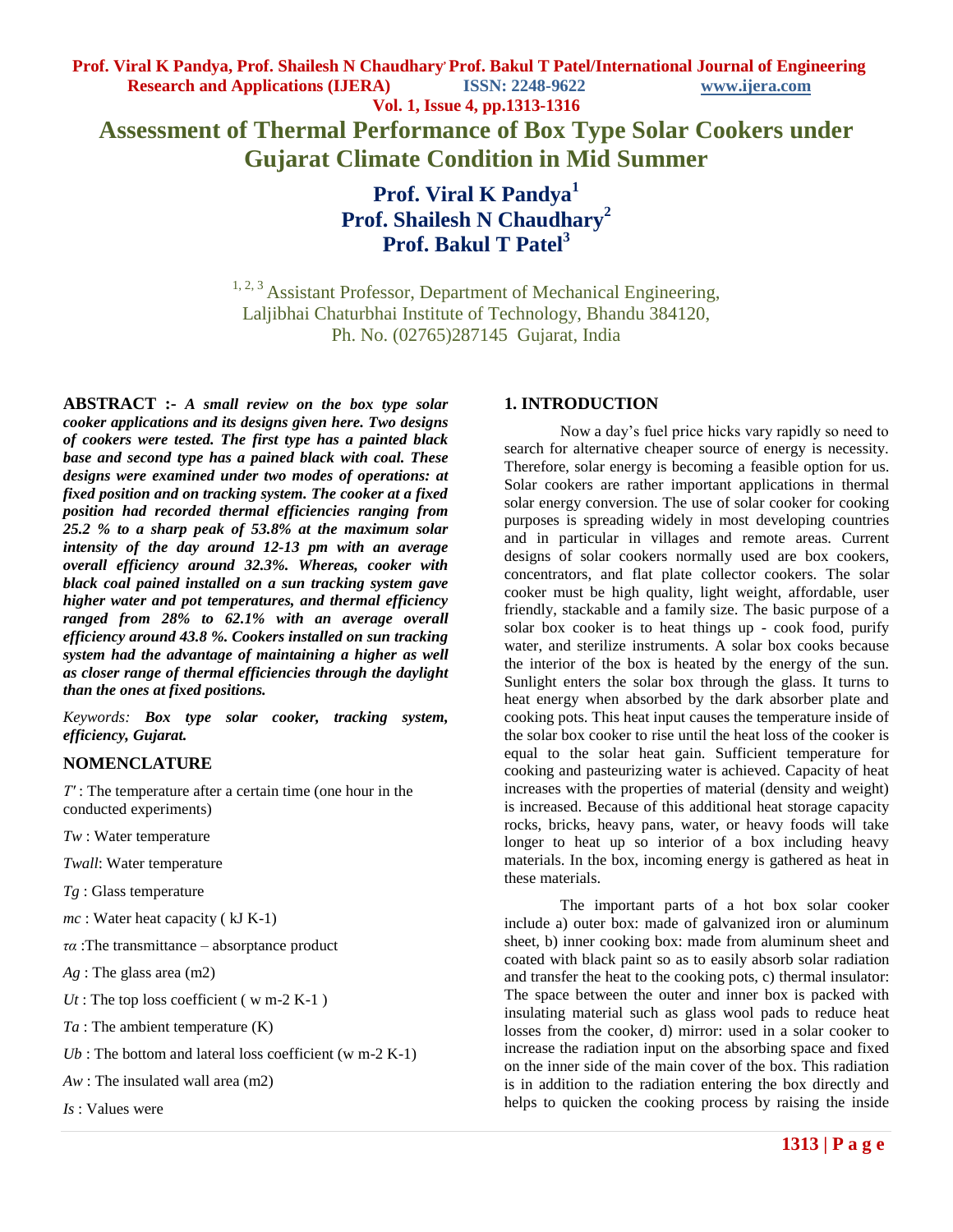## **Prof. Viral K Pandya, Prof. Shailesh N Chaudhary, Prof. Bakul T Patel/International Journal of Engineering Research and Applications (IJERA) ISSN: 2248-9622 www.ijera.com**

**Vol. 1, Issue 4, pp.1313-1316**

temperature of the cooker, e) cooking containers: generally made of aluminum or stainless steel. These pots are also painted black on the outer surface so that they also absorb solar radiation directly. The main objective of this present work is to investigate two designs of solar coolers. Figure 1 presents two designs of solar cookers under investigation. Also, evaluate the various parameters affecting cookers performance under different modes of operation such as at fixed position and moving on a tracking system. Experimental work and validation of mathematical modeling are carried out and compared. An overview and up to date literature will be presented. Figure 1 Tested solar cookers: i) Black painted box type cooker, and ii) Black coal painted box type cooker

### **1.1 OBJECTIVE OF THE STUDY:**

The objective of the study is to analyze the performance of Box Type Solar Cookers under Gujarat Climate Condition in Mid Summer to improve the workability of cooker.

#### **1.2 SCOPE OF THE STUDY:**

To evaluate the performance of Box Type Solar Cookers under Gujarat Climate Condition in Mid Summer. The readings obtained from the conducted tests have been evaluated and the results and graphs are compared. Location of **Mehsana**, Gujarat, India (**Latitude**: 23° 40' 0 N, **Longitude**: 72° 30' 0 E)

#### **2. A REVIEW ON SOLAR COOKERS:**

Solar cookers are simple, cheap, and trouble-free with good efficiency. Solar cookers were used as early as 1776 by DeSaussure, who used a hot box-type oven. Telkes [1] and Burkhardt [2] presented one of the earliest reviews on solar cookers. From early design considerations on the development of an urban solar cooker goes back for more than 30 years [3]. There are several different designs for the hot box-type ovens which can be summarized as follows: Simple plane hot box ovens where the food pot is enclosed inside the oven box. The oven is heated by direct solar radiation transmitted through its glass cover [4]. Mannan et al. [5] described a solar oven with compound conical reflectors. Indirect hot box ovens in which the cooker is heated indirectly by means of steam flowing through heat pipes which are enclosed in a plate collector, Whillier [6]. The Telkes oven is one of the most familiar configurations of hot box oven types [7]. Several research works were conducted on the thermal testing and performance evaluation for concentrating solar cooker and combined concentrating/oven type solar cooker, and parameters that characterize the performance of the solar cooker [8].Evaluation of solar cooker thermal performance using different insulating material [9]. The hot box solar cooker was tested in an indoor solar simulator with covers consisting of 40 and 100 mm thick Transparent Insulation Material

(TIM) [10]. The addition of a plane reflector to a box-type solar cooker increases the obtained cooker temperature and thermal performances [11].

### **3. EXPERIMENTAL SYSTEM SET-UP**

The experimental tests on the solar cookers were carried out during the successive days from the 07/05/2011 to 09/05/2011. Each experiment starts from 8:00 am in the morning to 17:00 pm in the evening. The electrical and electronic parts were tested and calibrated before being used on the various designs on both solar cookers. The experimental work was fully carried out in the Alternate Energy laboratory at the Mechanical Engineering Department, L. C. Institute of Technology, Bhandu, Gujarat, India. The first part of this research work concentrated on testing of two box type cookers: traditional black painted cooker and black pained with coal cooker as shown in Figure 1. Both cookers are fixed at a position towards the south. The second part is testing the coal black painted cooker with a tracking system to the sun movement. Figure 2 shows schematic diagram of three dimension of the solar cooker installed on a horizontal sun tracking system. It shows the base, motor and bearing and sun cooker.



Figure 1 presents two designs of solar cookers under investigation

Figure 2 Three dimensional views of the designed solar cooker. Thermocouple connections in the cooker three thermocouples at different locations a) Outer glass temperature, b) Metallic pot side temperature, and c) water temperature inside the pot are installed. Solar intensity radiation was measured by Kipp and Zonen Pyranometer type (CM5) and fixed at a horizontal position. A Digital multi-meter was used to record the output voltage in mV. The device records the data on an accumulative basis and shows the radiation on an instantaneous basis. The temperature measurements were carried out using *K* type thermocouple coupled to digital thermometer with range from -50 to150 oC. The accuracy of this thermometer is in the range of 0.3 oC.

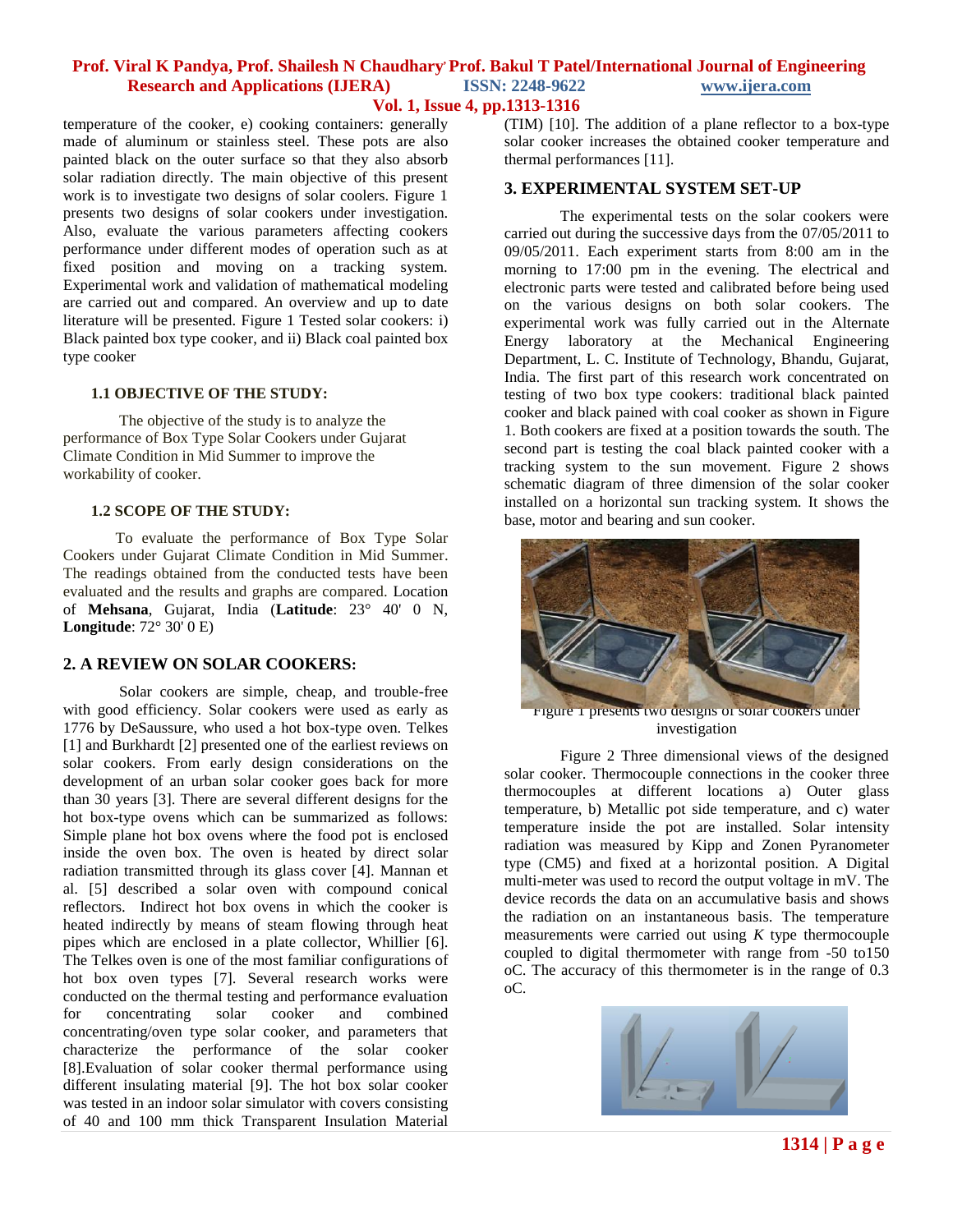# **Prof. Viral K Pandya, Prof. Shailesh N Chaudhary, Prof. Bakul T Patel/International Journal of Engineering Research and Applications (IJERA) ISSN: 2248-9622 www.ijera.com**

**Vol. 1, Issue 4, pp.1313-1316**

Figure 2 Three dimensional views of the designed solar cooker,

### **4. RESULTS AND DISCUSSION**

The total input solar energy  $Q_{total} = (\tau \alpha)I_s A_g$  which is equal to the summation of the stored internal energy inside the cooker  $Q_i$  and the energy loss from the top side  $Q_{top}$ , and the energy loss from both bottom and lateral *Qbottom*. Well established model which neglects the heat capacity of the pot is presented by Jansen 1985 and Kreith and Kreider 1978. It applies the following expression:

$$
Q_{water} = Q_{total} - Q_{losses} = Q_{total} - (Q_{total} + Q_{bottom})
$$
  

$$
mc(T - T_w) / \Delta_t = [(\tau \alpha)I_s A_g - U_t A_g (T_g - T_a) - U_b A_{wall} - (T_{wall} - T_a)]
$$

In the case of fixed cooker, the *τα* (transmittance – absorptance product) changes at different altitude angle as the sun changes its position hourly. Whereas, in the case of tracking system τα is at maximum of 0.9.

The thermal performance of both proposed cookers with internally black coated surface and black coal painted is investigated in this section. The results obtained are plotted as recorded water and metal temperatures against the operating time for fixed position and on tracking system.



Figure 3 Solar intensities for the three working days

Figure 3 shows the change in the hourly solar intensity for the three working days. It is clear the maximum solar intensity was around mid noon  $(12:00 - 13:00 \text{ pm})$ .



Figure 4 Average water temperatures for the three proposed systems at the three working days.



Figure 5 Average metal temperatures for the three proposed systems at the three working days.

Figures 4 and 5 show the recorded water and metal temperatures through typical summer days (07/05/2011 to 09/05/2011) from 8:00 am to 17:00 pm. Experiments were carried out for three working days to validate the results obtained. The Figures show an increase in water and metal temperature during early hours of the day until it reaches the maximum temperature around mid noon corresponding to the highest solar radiation then decreases as the sunsets. It is clear that cookers at fixed position with either black coated surface or black painted with coal gave close water and metal temperature readings. Whereas, cookers installed on a tracking system gave higher temperature readings and this is expected due to maintaining maximum solar energy entering the cooker system. It was noticed that the maximum water temperatures were recorded around 13:00 – 14:00 pm. whereas, the maximum metal temperature were recorded around  $12:00 - 13:00$  pm. This is logic where the metal of pot will heat up first then the inside water.